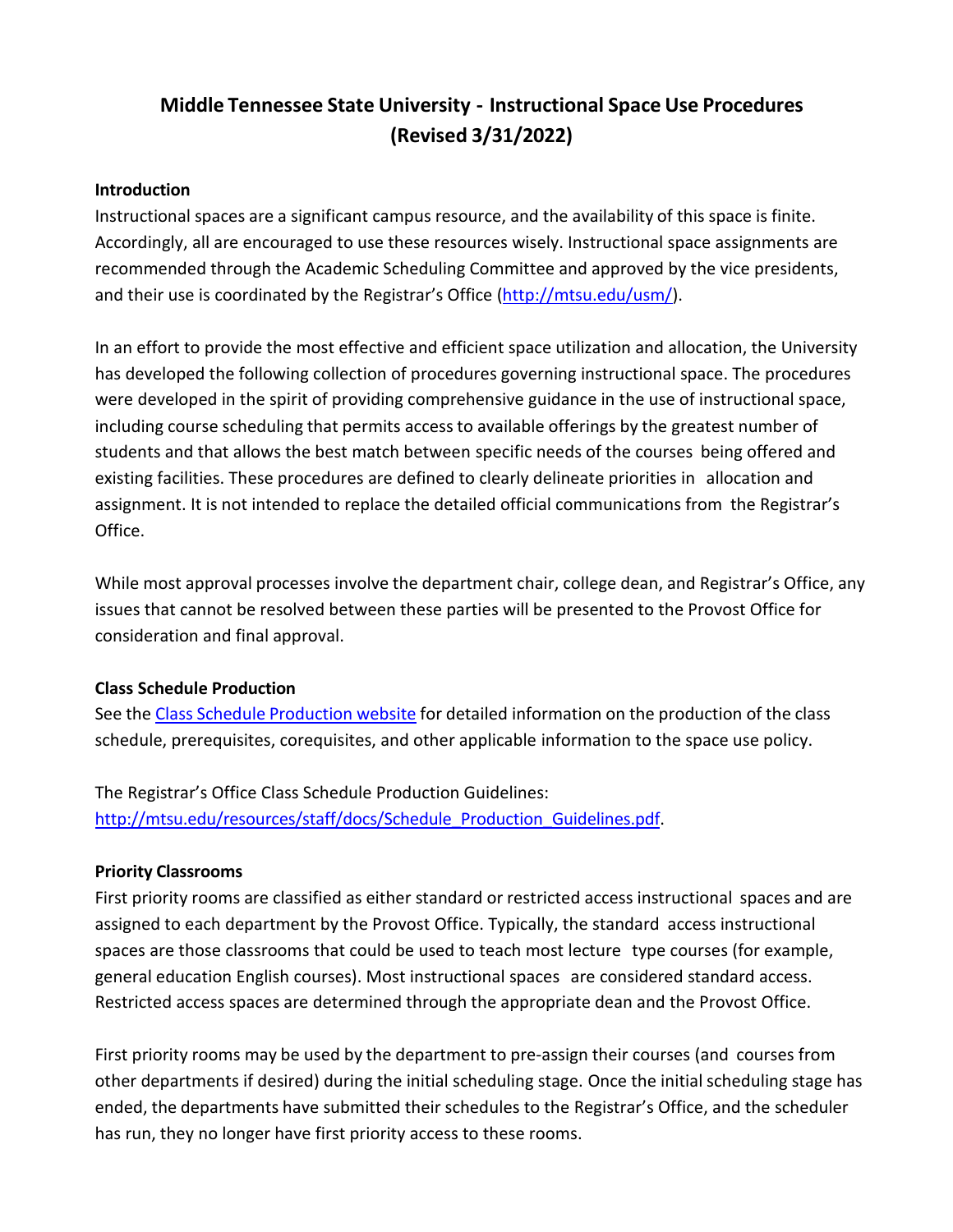First priority rooms not scheduled during the initial scheduling period will be used by the scheduler program to place classes that were not able to be pre-assigned.

Standard access classrooms are open for use by any department on campus after priority scheduling. Restricted access classrooms are rooms used only by the department with first priority access and require department permission to be scheduled by another department. Restricted access instructional spaces are typically those spaces having specialized equipment that would interfere with a lecture class. Classrooms marked as scheduling restricted are classrooms restricted due to accessibility or suitability due to technology or configuration.

### **Sharing and Pre-assignment**

Departments coordinate use of large classrooms, computer rooms, and shared space as needed with other departments in building the course schedule. Approximately 80% of courses are pre-assigned in a department's priority space or space pre- assigned through an arrangement with a partner department. Large rooms (100 seats or more) are scheduled early in the process by the Registrar's Office. THEC identifies utilization guidelines for the University and these are enforced as necessary to achieve course schedules.

Pre-assigning classroom space is preferred when possible, as that will allow departments the greatest amount of control over when and where instructors teach. It also allows the department to make sure the technology needs of each class is met. Unassigned classes are put in rooms based on enrollment only.

### **Course Related Events**

Events are scheduled after all courses have space assignments. Departments must notify the Registrar's Office of any course related activity and/or event occurring in their first priority space. This list should be submitted with the schedule copy. Notification must include the course number(s) affiliated with the event, the type of activity to be scheduled, and the appropriate dates/times for the event.

### **Mandatory and Optional Additional Class Meetings**

To schedule additional meeting times for either traditional or distance learning classes, the request should be initiated with the department. If the request is received prior to registration, the meeting can be scheduled as mandatory or optional without going through an approval process. A mandatory meeting will not allow students to register for another class at the same time. An optional meeting will not stop a student from scheduling another class at the same time.

After registration has begun, only optional meetings may be scheduled. The requests for optional additional meeting times are emailed to the department and Registrar's Office for approval. These approvals will be kept on file.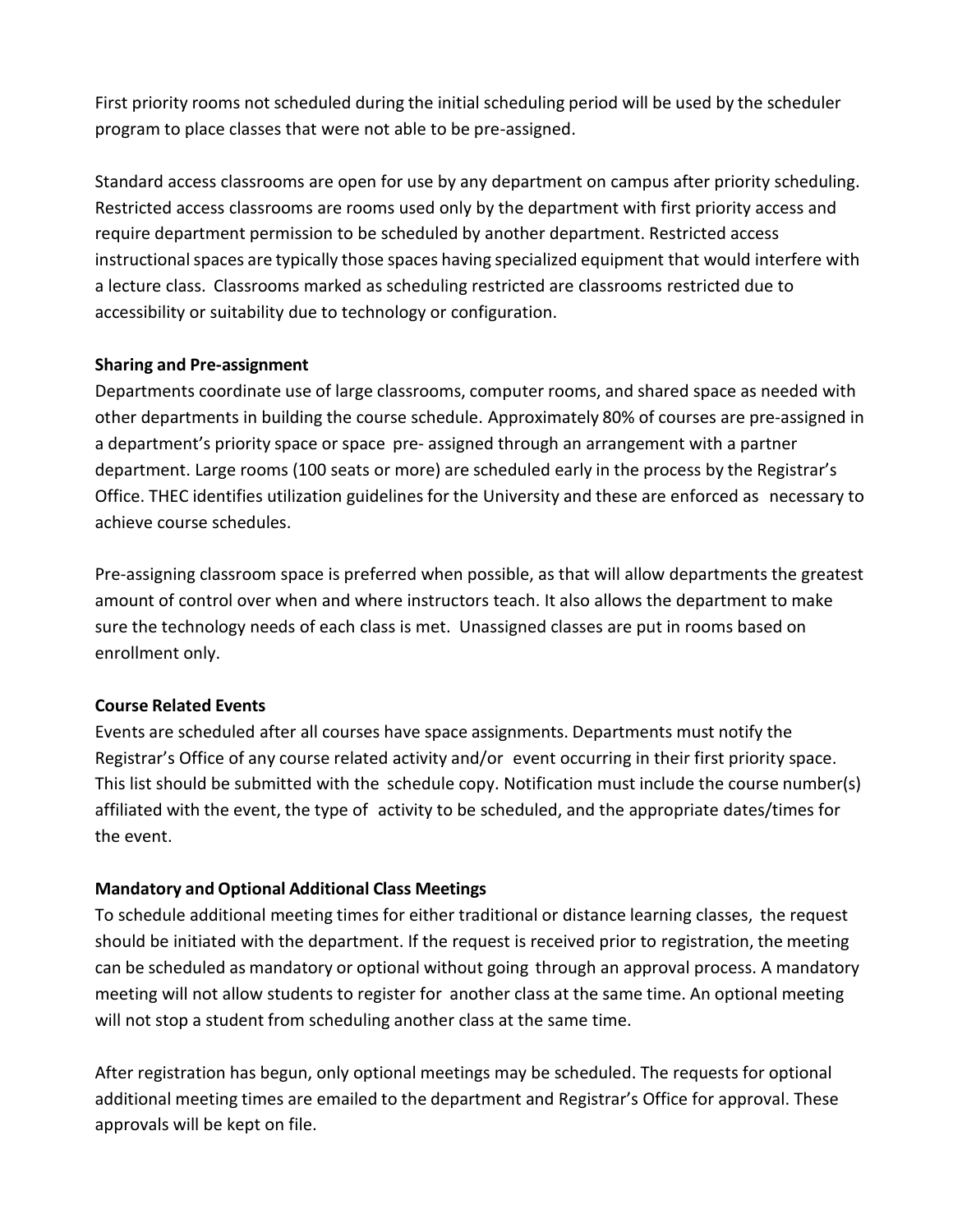### **Non-Standard Class Meeting Start Dates(Short Courses)**

The first class meeting of a course should be scheduled to coincide with the first week of the semester. This requirement may be satisfied by having a brief meeting with students enrolled in the course either in person or online during the first week for the semester. Prior to the first class meeting, faculty should communicate the schedule of class meetings and the syllabus. The class meeting dates and other expectations can be listed with the course information in the online course schedule.

Departments with weekend courses may need to coordinate more closely to eliminate any conflicting class meeting times for those students wishing to take more than one weekend course.

To obtain an exception from the required standard class meeting start date, the department must email a request to the appropriate dean. If approved by the dean, the request is sent to the Registrar's Office for approval. The request should include the term(s), room assignment, course number and section, proposed meeting schedule (days and hours), and reason for exception. The Registrar's Office will consider the type of course and the effects on students in determining the approval. The Registrar's Office will forward a response to the academic department, college dean, and scheduler. **Most requests not associated with weekend courses will not be approved due to the additions of multiple accelerated terms and additional summer sessions to accommodate classes that do not want to meet the entire full term.**

### **Non-Standard Meeting Times**

Departments are encouraged to offer course offerings across all standard meeting times. Adherence to the standard meeting time periods also provides final examination scheduling without time conflicts. Three credit hour courses MUST meet on standard meeting times unless an exception is approved.

Non-standard meeting times may also be approved by request if:

- Course meets for 1, 2, or 4 credit hours or more and begins on a standard meeting time or ends on a standard meeting time, or
- Course is 1, 2, or 4 credit hours or more and meets within a standard meeting time, or
- Course is 1, 2, or 4 credit hours or more and meets on a non-standard time but is scheduled back to back in the same room all day, or
- Course is offered on a Friday afternoon or off-campus, or
- Course meets specific weekends (F/S), or
- Course is offered one day a week and fits within a standard meeting time.

Laboratory classes may be scheduled in the department's restricted access rooms at non- standard meeting times without approval. All other types of classes must have approval. Laboratory classes should try to start and/or end on standard meeting times to assist with student scheduling.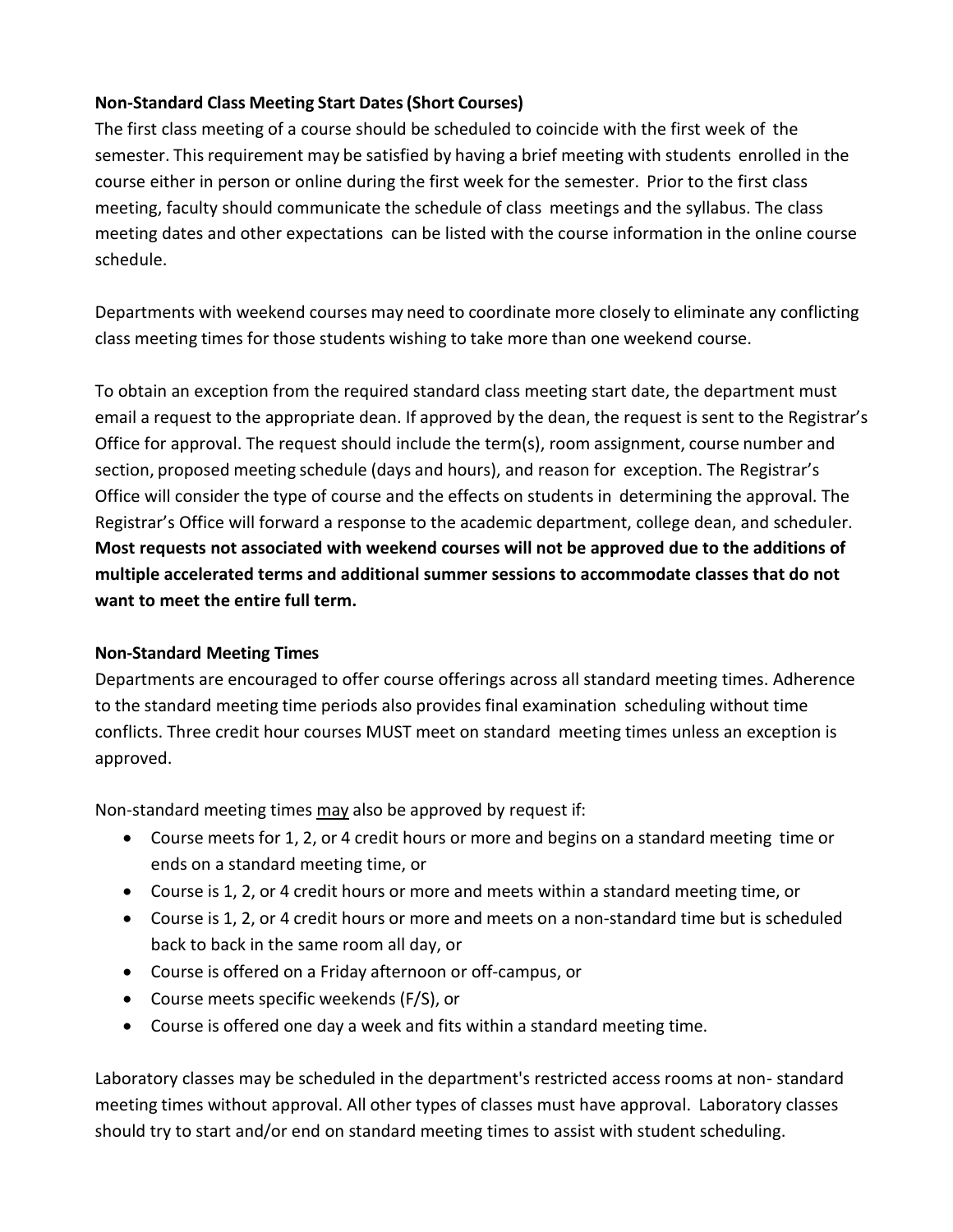**Exceptions will not be made during most peak times.** One-day per week, 3-credit hour courses may not meet before the standard 2:40 PM start time Monday through Thursday or 12:40 PM on Friday. Exceptions have a better chance to be approved for requests if using first priority space only or restricted rooms.

To obtain an approval for a non-laboratory class, the department must submit an approval email from the chair, who then submits a request on to the college dean. If approved by the dean, the request is emailed to the Registrar's Office for approval. The request should include the term(s), room assignment, course number and section, proposed meeting time (days and hours), and reason for exception. The Registrar's Office will consider the type of course and the effects on student course schedules (including final exams) in determining approval. The Registrar's Office will forward a response to the academic department, college dean, and scheduler. **Classes with non-standard meeting times will not be scheduled until approved.**

### **Standard Class Meeting Times – Fall & Spring Terms**

The following times are standard class meeting times for 3-credit hour lecture-type courses during Fall & Spring terms. Courses offered for more or less than 3-credit hours should begin on a standard meet time. Review the section on non-standard meeting times for the process to request a non-standard meeting time.

| Monday/Wednesday/Friday (55 minutes) | Tuesday/Thursday (85 minutes)              |
|--------------------------------------|--------------------------------------------|
| $6:50 - 7:45$                        | $6:20 - 7:45$                              |
| $8:00 - 8:55$                        | $8:00 - 9:25$                              |
| $9:10 - 10:05$                       | $9:40 - 11:05$                             |
| $10:20 - 11:15$                      | 11:20 - 12:45                              |
| 11:30 - 12:25                        | 13:00 - 14:25                              |
| 12:40 - 13:35                        | 14:40 - 16:05                              |
| 13:50-14:45                          | 16:20 - 17:45                              |
| 15:00 - 15:55                        | 18:00 - 19:25                              |
| $16:10 - 17:05$                      | 19:40 - 21:05                              |
| Monday/Wednesday (85 minutes)        | AFTERNOON TIMES - ONE AFTERNOON WEEKLY     |
| $8:40 - 10:05$                       | (180 minutes)                              |
| 12:40 - 14:05                        |                                            |
| 14:20 - 15:45                        | Monday or Tuesday or Wednesday or Thursday |
| $16:10 - 17:35$                      | 14:40 - 17:40                              |
| 18:00 - 19:25                        | 16:30 - 19:30                              |
| 19:40 - 21:05                        |                                            |

Meeting Times are shown in 24-hour clock time (military time). These times are converted into standard clock (am/pm) times in the online schedule (PipelineMT).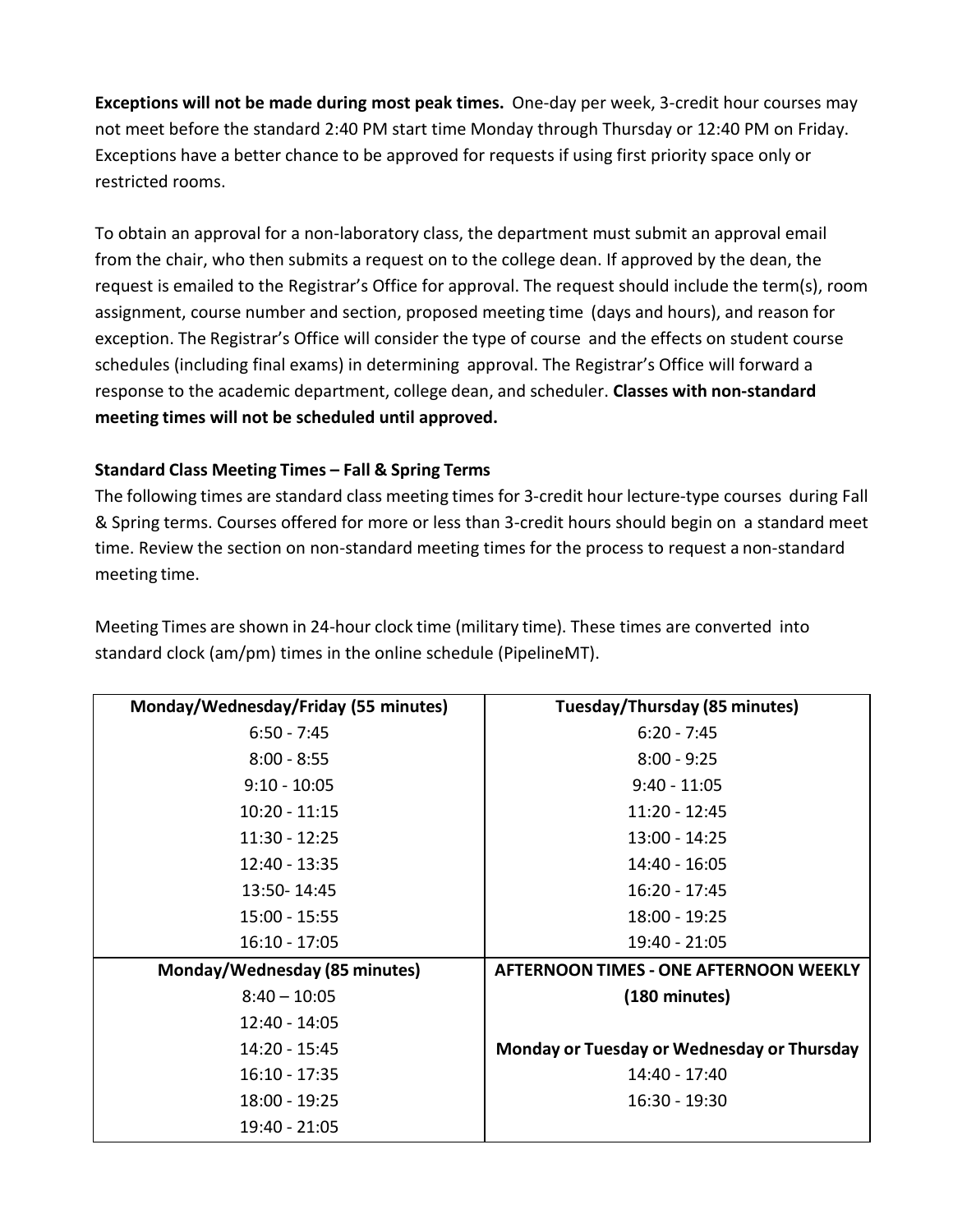| <b>EVENING TIMES - ONE NIGHT WEEKLY</b> | Saturday (180 minutes) |
|-----------------------------------------|------------------------|
| (180 minutes)                           | $7:30 - 10:30$         |
| 16:30 - 19:30                           | $9:00 - 12:00$         |
| $17:15 - 20:15$                         | $13:00 - 16:00$        |
| $18:00 - 21:00$                         |                        |
| $19:45 - 22:45$                         |                        |

#### **Summer Standard Meeting Times**

Times indicated are standard for 3-credit hour courses. Courses offered for more or less than 3 credit hours should begin on a standard meet time. Final exams should be given on the last day of the class, regardless of the part of term. Flexibility is offered for late afternoon/evening courses.

|                                       | <b>5-Week Courses</b>      |              | <b>3-Week Courses</b>     |
|---------------------------------------|----------------------------|--------------|---------------------------|
|                                       | Terms: S5A, S5B            |              | Terms: S3A, S3B, S3C, S3D |
| <b>MTWR</b>                           | $7:30 - 9:30$              | <b>MTWRF</b> | $9:00 - 12:00$            |
| <b>MTWR</b>                           | $10:00 - 12:00$            | <b>MTWRF</b> | $12:30 - 15:30$           |
| <b>MTWR</b>                           | $12:30 - 14:30$            | <b>MTWRF</b> | $17:00 - 20:00$           |
| <b>MTWR</b>                           | $15:00 - 17:00$            |              |                           |
| <b>MTWR</b>                           | $18:00 - 20:00$            |              | 12 - Week Courses         |
| MW or TR                              | $16:00 - 19:45$            |              | Term: 1-Full Term         |
| MW or TR                              | $18:00 - 21:45$            | MW or TR     | $7:30 - 9:15$             |
| <b>Blended On-ground Courses Only</b> |                            | MW or TR     | $10:00 - 11:45$           |
| One day a week                        |                            | MW or TR     | $12:30 - 14:15$           |
|                                       | M, T, W or R 16:00 - 19:45 | MW or TR     | $15:00 - 16:45$           |
| M, T, W or R                          | $18:00 - 21:45$            | MW or TR     | $18:00 - 19:45$           |
|                                       |                            |              |                           |

| <b>6- Week Courses</b>                |                 | One day a week - Traditional |                                       |
|---------------------------------------|-----------------|------------------------------|---------------------------------------|
|                                       | Terms: S6A, S6B |                              | M, T, W or R 16:00 - 19:30            |
| <b>MTWR</b>                           | $7:30 - 9:15$   |                              | M, T, W or R 18:00 - 21:30            |
| <b>MTWR</b>                           | $10:00 - 11:45$ |                              | <b>Blended On-Ground Courses Only</b> |
| <b>MTWR</b>                           | $12:30 - 14:15$ | One day a week               |                                       |
| <b>MTWR</b>                           | $15:00 - 16:45$ |                              | M, T, W or R $16:00 - 17:45$          |
| <b>MTWR</b>                           | $18:00 - 19:45$ | M, T, W or R                 | $18:00 - 19:45$                       |
| MW or TR                              | $18:00 - 21:10$ |                              |                                       |
| <b>Blended On-Ground Courses Only</b> |                 |                              |                                       |
| One day a week                        |                 |                              |                                       |
| M, T, W or R                          | $18:00 - 21:10$ |                              |                                       |

## **5-Week Courses 3-Week Courses** Terms: S3A, S3B, S3C, S3D MTWRF 9:00 – 12:00

| MTWRF | $12:30 - 15:30$ |
|-------|-----------------|
| MTWRF | $17:00 - 20:00$ |

|                 | $18:00 - 20:00$               |                              |                | 12 - Week Courses                     |
|-----------------|-------------------------------|------------------------------|----------------|---------------------------------------|
|                 | $16:00 - 19:45$               |                              |                | Term: 1-Full Term                     |
|                 | $18:00 - 21:45$               |                              | MW or TR       | $7:30 - 9:15$                         |
|                 | <b>On-ground Courses Only</b> |                              | MW or TR       | $10:00 - 11:45$                       |
|                 | One day a week                |                              | MW or TR       | $12:30 - 14:15$                       |
| r R             | $16:00 - 19:45$               |                              | MW or TR       | $15:00 - 16:45$                       |
|                 | r R 18:00 - 21:45             |                              | MW or TR       | $18:00 - 19:45$                       |
|                 |                               |                              |                |                                       |
| 6- Week Courses |                               | One day a week - Traditional |                |                                       |
|                 | Terms: S6A, S6B               |                              |                | M, T, W or R 16:00 - 19:30            |
|                 | $7:30 - 9:15$                 |                              |                | M, T, W or R 18:00 - 21:30            |
|                 | $10:00 - 11:45$               |                              |                | <b>Blended On-Ground Courses Only</b> |
|                 | $12:30 - 14:15$               |                              | One day a week |                                       |
|                 | $15:00 - 16:45$               |                              |                | M, T, W or R 16:00 - 17:45            |
|                 | $18:00 - 19:45$               |                              | M, T, W or R   | $18:00 - 19:45$                       |
|                 |                               |                              |                |                                       |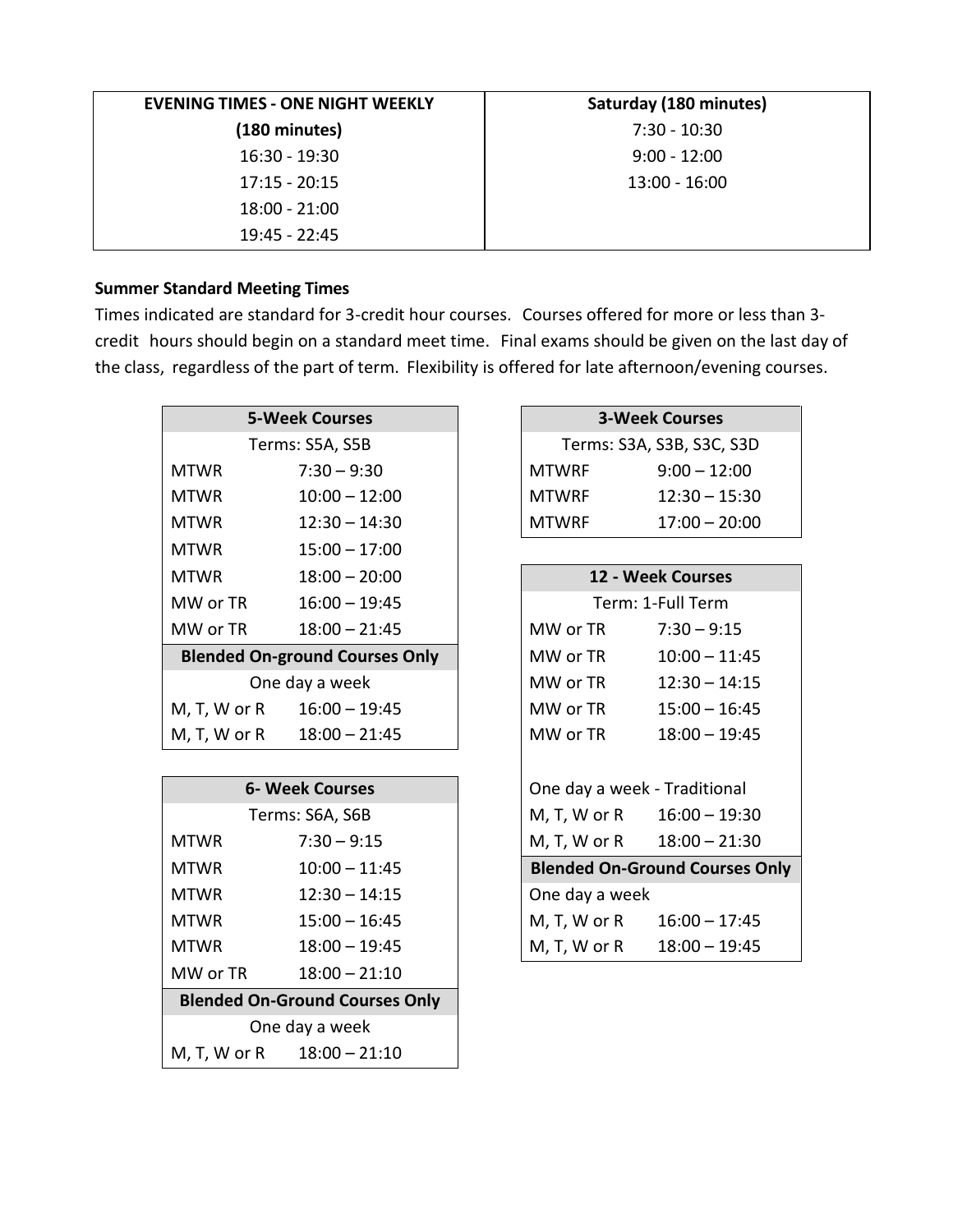### **Changesto Course Schedule Type/Instructional Method**

The department determines how a course is taught. However, to change from one schedule type or instructional method to another at the catalog level, the department must submit a request to the Vice Provost for Academic Programs for approval.

These are the active course schedule type codes and instructional method codes with their descriptions. Each course section has one of each. The schedule type is defined at the catalog level and cannot be changed without approval from the Vice Provost for Academic Programs. The Instructional Method may be changed at the section level depending on how the course is delivered.

The schedule types with asterisks\* are those that may be able to follow the LAB exemption for nonstandard time. For MUP and PEA, they should start on a standard time but can run longer/shorter than the standard end time. **Those in bold are not eligible to have a TBA meeting pattern line without approval to be a distance learning course.**

| <b>Schedule Type</b> |                                    |
|----------------------|------------------------------------|
| <b>CLN</b>           | Clinical                           |
| <b>CLR</b>           | Clerkship                          |
| DSR                  | Dissertation                       |
| FLD                  | Field Experience                   |
| IND                  | Independent Study                  |
| *LAB                 | *Laboratory                        |
| LEC                  | Lecture                            |
| *LLB                 | *Combined Lecture/Lab              |
| MST                  | Masters Thesis                     |
| MUP                  | <b>Musical Group Performance</b>   |
| <b>PEA</b>           | <b>Physical Education Activity</b> |
| PRA                  | Practicum                          |
| PRL                  | Private Lesson                     |
| RES                  | Research                           |
| SEM                  | Seminar                            |
| STU                  | <b>Studio</b>                      |
| WSP                  | Workshop                           |

The instructional methods in bold must have a meeting space on campus since they should also have a meeting pattern line. You can't have a meeting pattern line without space assigned.

*Classes with meeting patterns cannot be listed as TBA for the building and location without approval.*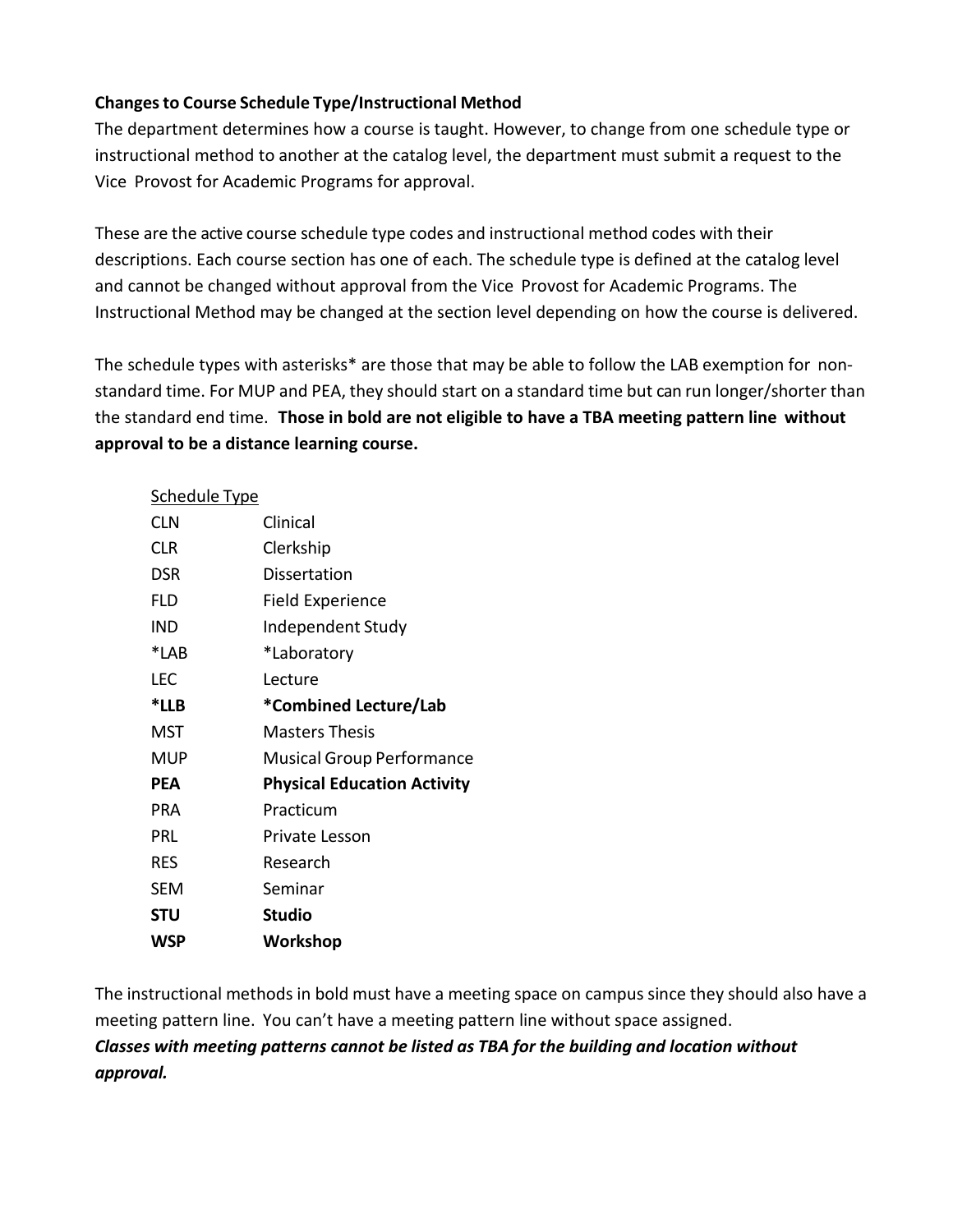| <b>Instructional Method</b> |  |
|-----------------------------|--|
|                             |  |

| <b>CIM</b>   | <b>Computer Based Interactive Media</b>             |
|--------------|-----------------------------------------------------|
| <b>CLN</b>   | Clinicals                                           |
| <b>CON</b>   | <b>Conventional Methodology</b>                     |
| <b>DIS</b>   | Dissertation                                        |
| <b>DVC</b>   | Online - Synchronous (Remote)*                      |
| <b>HYB</b>   | Distance Learning: Blended*                         |
| <b>HYBAC</b> | Blended - Asynchronous and Conventional             |
| <b>HYBSC</b> | Blended - Synchronous and Conventional              |
| <b>IND</b>   | Independent Study                                   |
| <b>NCM</b>   | <b>Other Non-conventional Media</b>                 |
| <b>PRA</b>   | Student teaching/field super/co-op                  |
| <b>THS</b>   | <b>Thesis</b>                                       |
| <b>TWY</b>   | <b>Distance Learning: Video Conference</b>          |
| <b>WAST</b>  | <b>Web-Assisted (Ends Spring 2022)</b>              |
| WEB          | Distance Learning: Online*                          |
| <b>WEBAS</b> | Distance Learning: Online-Asynchronous-Synchronous* |

*\*Classes with an asterisk are assigned this instructional method at the section level only and must have approval from Distance Learning in advance*

#### **ADA Compliance**

Instructors with disabilities must complete appropriate forms through the ADA Campus Coordinator prior to receiving accommodations. Departments notify the Registrar's Office of instructors with disabilities or equipment needs during the initial scheduling stage. If the Registrar's Office cannot accommodate disabled instructor's needs, the department should contact the ADA Campus Coordinator.

Students with disabilities must request accommodation such as room changes through the Disability and Access Center, and not through the individual faculty member or department.

#### **Moving Classes After Registration**

The optimal time to make a class change for instructional preference reasons is before priority registration. When changes occur late, students are not notified of the room change through normal communications. Faculty and departments are expected to notify students if a lastminute change is requested.

Many students, including students with disabilities, determine their schedule based on times and location. Students with disabilities register early so we may move these courses to accessible spaces if necessary. Once early registration is completed, any requests for room changes are reviewed to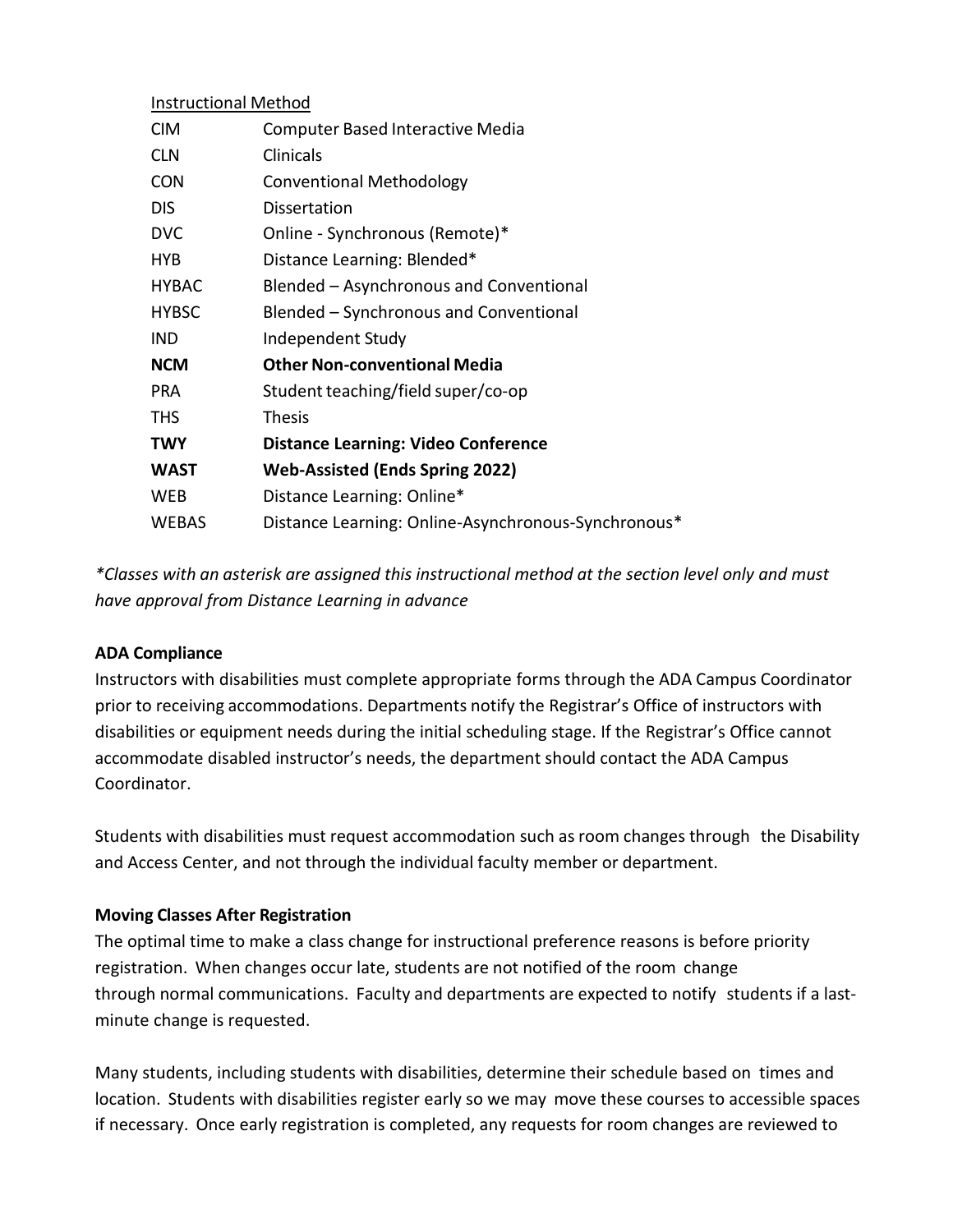determine if any students with disabilities are affected. If a student with a disability is registered for the class, the request for a room change will likely be denied. Disabilities are both physical and nonphysical, and all types must be considered when requesting changes to a student's schedule.

Changing room assignments after enrollment affects the schedules of disabled students. Additionally, the appropriately sized classroom and the technology needed for instructional purposes may not be available at the last minute.

Once registration begins, requests for room changes are by exception only. The department chair must email a request to the Registrar's Office for approval. The request should include the term, room assignment, course number and section, and reason for exception. The Registrar's Office will forward a response to the academic department and appropriate scheduler. The college deans will be consulted in the event an agreement on a room change cannot be met.

### **Zero and Low Enrollment Courses**

Courses should typically not be scheduled with zero enrollments. Exceptions must be approved by the college dean to be listed as a reserve course with the attribute ARES. Courses cannot have space assigned if there is zero enrollment for the purpose of holding space.

The right is reserved to cancel any class when the number of students enrolled is deemed insufficient per minimums. All sections must meet the normal minimum number of students per class as follows:

|          | 1000 / 2000 = 15 students enrolled |
|----------|------------------------------------|
|          | 3000 / 4000 = 10 students enrolled |
| $5000 =$ | 10 students enrolled               |
| $6000 =$ | 8 students enrolled                |
| $7000 =$ | 6 students enrolled                |

The minimums for 6000/7000 level courses are determined by the majority enrollment (i.e., if the majority of students are registered for the 6000 section, the minimum combined enrollment is set at 8; and if the majority of students are registered for the 7000 section; the minimum combined enrollment is set at 6.

Courses may be hidden if approved for special circumstances and no space is assigned. These are typically only independent study, practicum, dissertation, and cohort courses.

### **Cancellation of Classes**

The department chair determines if classes need to be cancelled and then seeks approval from his or her dean. Prior approval from the Director of General Education is not needed. However, the Director of General Education should be informed of general education offerings and cancellations.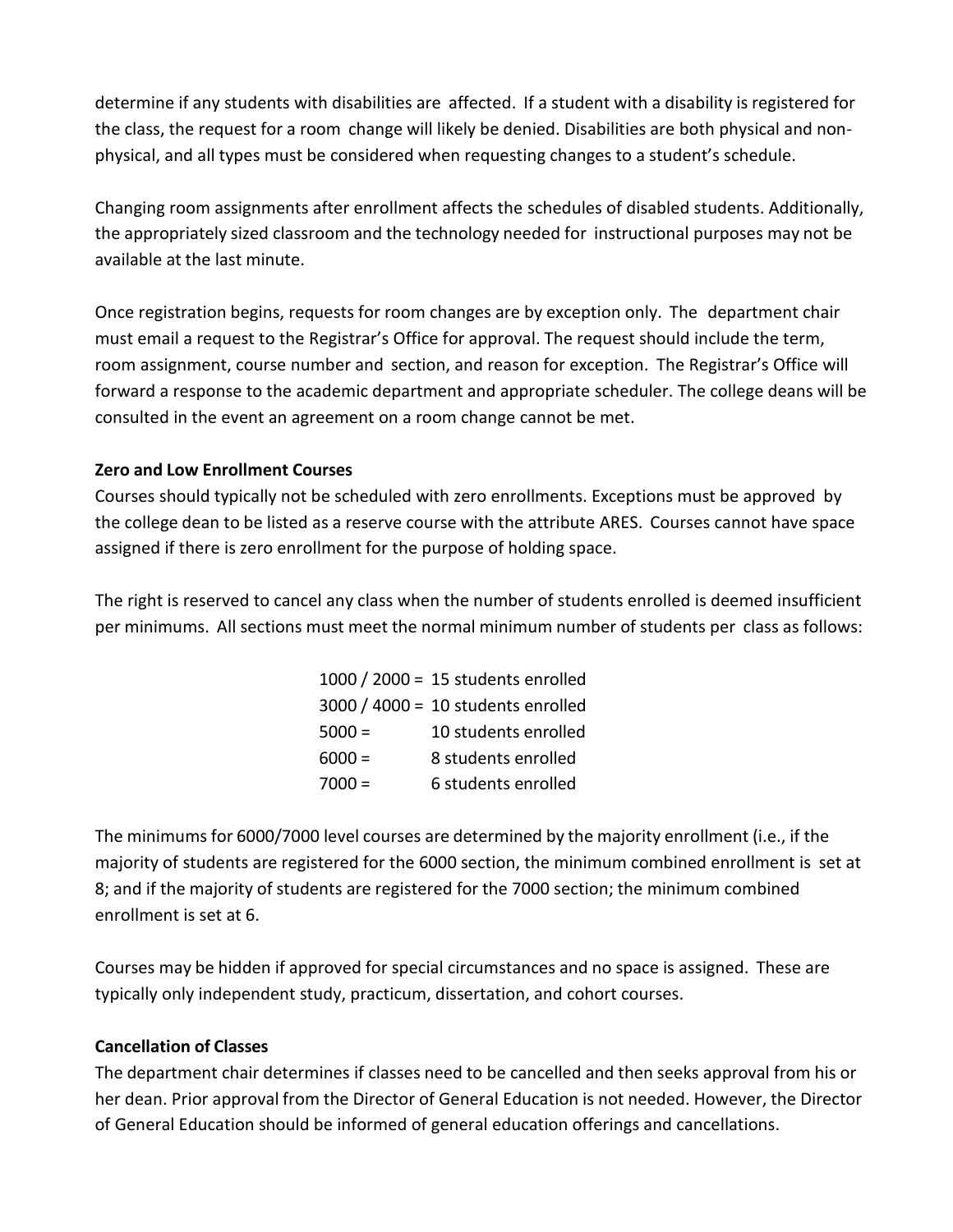The Office of the University Provost provides resources as needed to avoid cancelling general education classes.

- If a possible cancellation is due to space concerns, please contact the Registrar's Office.
- If a possible cancellation is due to staffing concerns, please contact the Provost Office for guidance and assistance.

### **Enrollment Equals Room Capacity**

Do not overbook classrooms. If a classroom is overbooked there may not be another room available. Students would need to be dropped from the section to bring the class into fire code compliance. This is unfair to the students and could cause eligibility problems for lottery and scholarships.

Expected enrollment on each course section (including joint undergraduate/graduate and cross-listed courses) should not exceed room capacity to ensure all code standards are maintained.

Exceptions (including overbooking) are requested via email through the college dean and the Registrar's Office. Please include the term, classroom, course number and section, and reason for exceeding room capacity in your request to the Dean and Registrar's Office. If there is a specific student that needs to be enrolled, please provide the student name and rationale so the Registrar's Office will increase course enrollment only for the specific student.

There are three primary reasons that overbooking be approved through the department, college, and the Registrar's Office.

The University has an understanding with the fire marshal that as rooms are renovated, the square feet per student will be at least 20 square feet.

ADA federal laws require the University to provide adequate aisle space for wheelchair access. If maximum room capacities are not maintained, the University cannot guarantee the spaces are accessible.

### **Students Expect to Have a Seat When They Enroll in a Course.**

When course enrollments exceed room capacities, students and/or faculty borrow furniture from nearby instructional spaces, creating unexpected shortages in those classrooms. If the request to overbook is approved, the University delivers chairs.

To assist departments and faculty in not overbooking classrooms, the Registrar's Office has placed the following links in PipelineMT under the Faculty Services tab.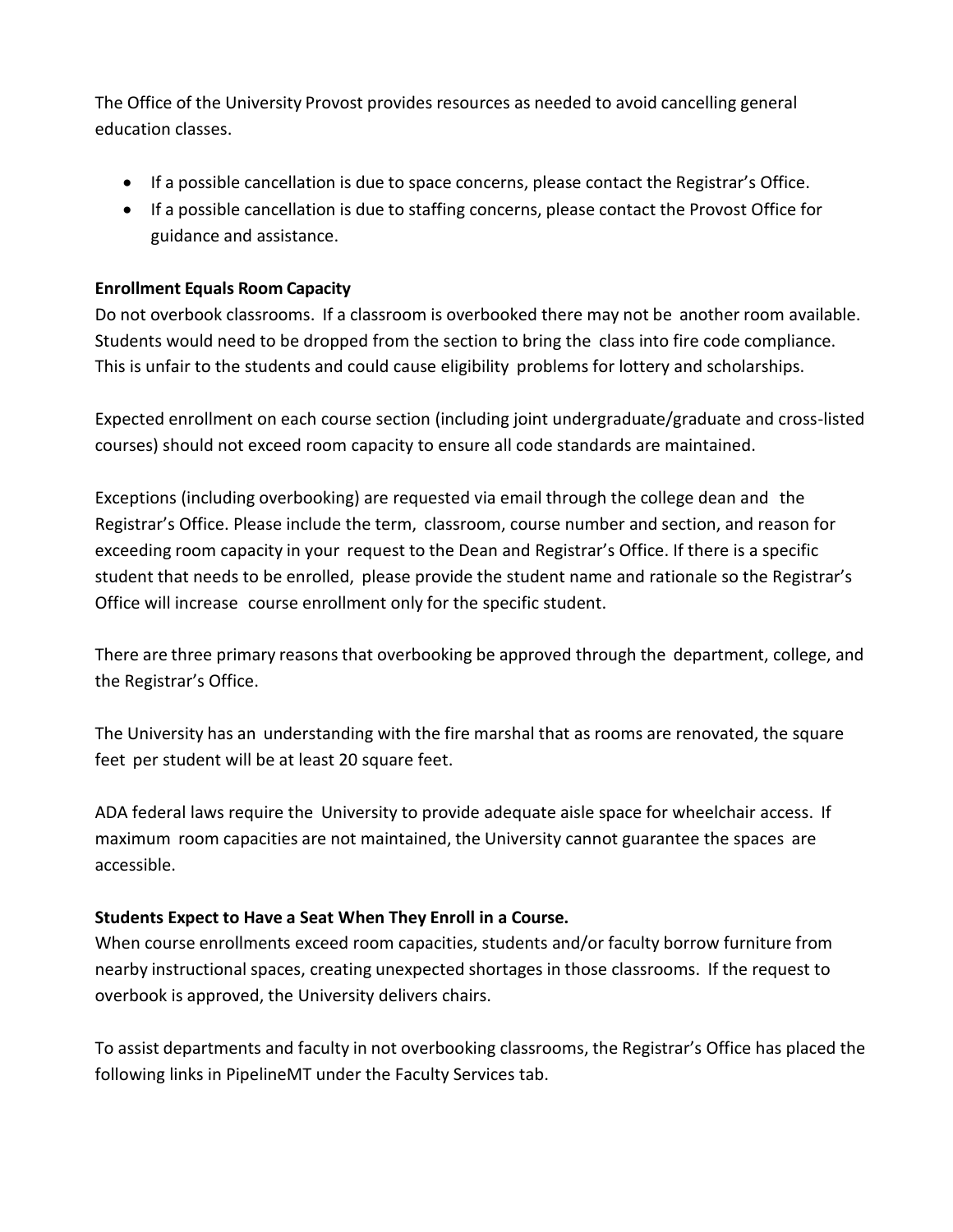### **CRN Enrollment/Location Outstanding Permits**

To quickly view the meeting times/days/room, instructor, actual enrollment/maximum enrollment/room capacity, and unused permits. Before issuing the ENRL override, use this link to ensure you are not overbooking a classroom.

View the room capacity to see if the room may hold more students in case you need to increase maximum enrollment for the course section.

To identify students who have not used a given ENRL override, review the email addresses displayed. These email address can also be used to notify students that the permit will be dropped if not used by a specified deadline.

### **Class list with permits/overrides**

This link provides a list of students with permits/overrides including those not registered. The display includes the student's name, class, college, program, email address, status, and the permit/override issued.

### **Student Schedule Time Conflicts**

Although we prefer standard meeting times so students do not experience time conflicts with their schedule, departments can override a student's time conflict. For instance, a time conflict could occur if the meeting patterns of the courses have not changed, but due to non-standard meeting times, the two classes overlap by a few minutes. If the instructor or instructors are willing to work with the student, then the department secretary enters a time conflict override on SFASRPO. If a time conflict would result from a change in meeting patterns after registration begins, the Registrar's Office will not make a meeting pattern change.

### **Assignment Priorities**

Scheduling instructional spaces will be based on the following priorities:

- Instructional functions
- Instructional classes
- Continuing education classes
- Course related events
- University sponsored functions
- Special events such as lectures, concerts, debates, etc. sponsored by university departments
- Extra-instructional programs
- Approved university athletic program
- Campus recreation
- Recognized university organizations
- Non-affiliated university organizations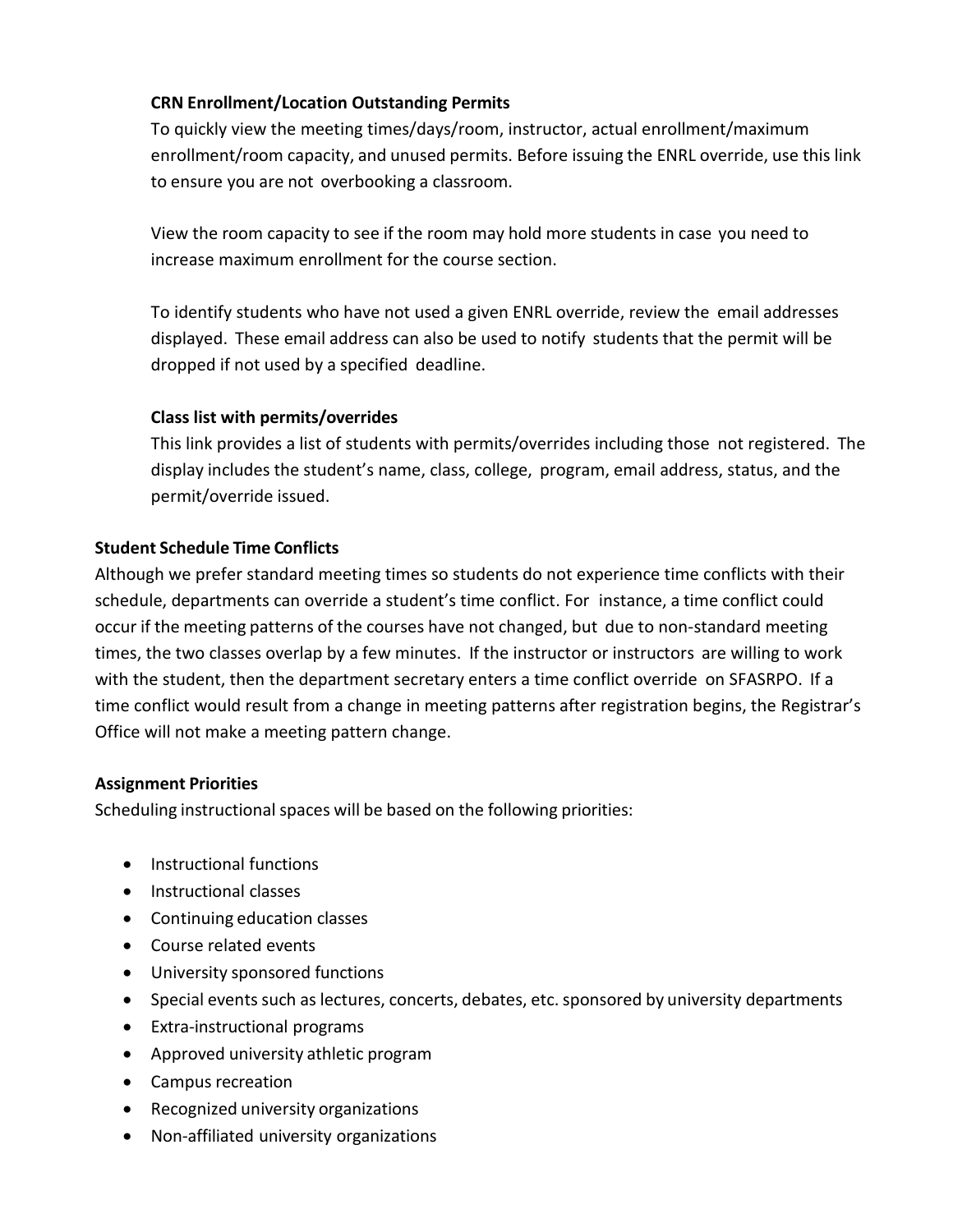All non-course-related events must be scheduled through the Event Coordination Department. The Registrar's Office will schedule the following events only:

- Course-related events: where specific course number and/or CRN are provided (may include guest speakers, study/review sessions, film showings, etc.)
- Distance Learning orientations, meetings and exams
- Faculty, college and departmental staff meetings
- Departmental research
- Graduate thesis and dissertation proposals/defense
- Graduate oral and comprehensive exams
- Program specific testing which originates with and is administered by the department

Any event request that does not fall into one of these categories will be returned to the department with the recommendation to contact Event Coordination. The Application for Use of Facilities Form is not required for course-related events. In order to submit an event request, contact your assigned scheduler in the Registrar's Office. Please submit any request for course related or department events at least 48 hours in advance.

### **Prior Assignments**

Classroom scheduling is a dynamic process, responsive each semester to both curricular and noncurricular changes and requirements. The assignment of a specific classroom at a particular time and location during the previous corresponding semester will not automatically result in the continuing assignment of the same room at the same time.

### **Other Scheduling Considerations**

All labs and other courses for which equipment or other need dictates use of a particular space will be pre-assigned before other courses.

Faculty teaching in consecutive time periods will only be scheduled in the same room or building if the department coordinates it on their own using first priority space. Otherwise space will be assigned without consideration for the instructor's schedule.

For reasons of efficiency, small classes may be moved so larger classes can occupy larger rooms. After the final run of the scheduling algorithm, the Registrar's Office will attempt to schedule requested classes that are left unassigned into available rooms at the time requested by the department. If unsuccessful, these sections are returned to the department for time changes.

Departmental meetings, club meetings, etc., which often utilize academic classrooms, will be scheduled after the schedule of classes has been finalized. Faculty meetings are typically assigned before other activities. Departments should carefully schedule all possible courses for a term in the